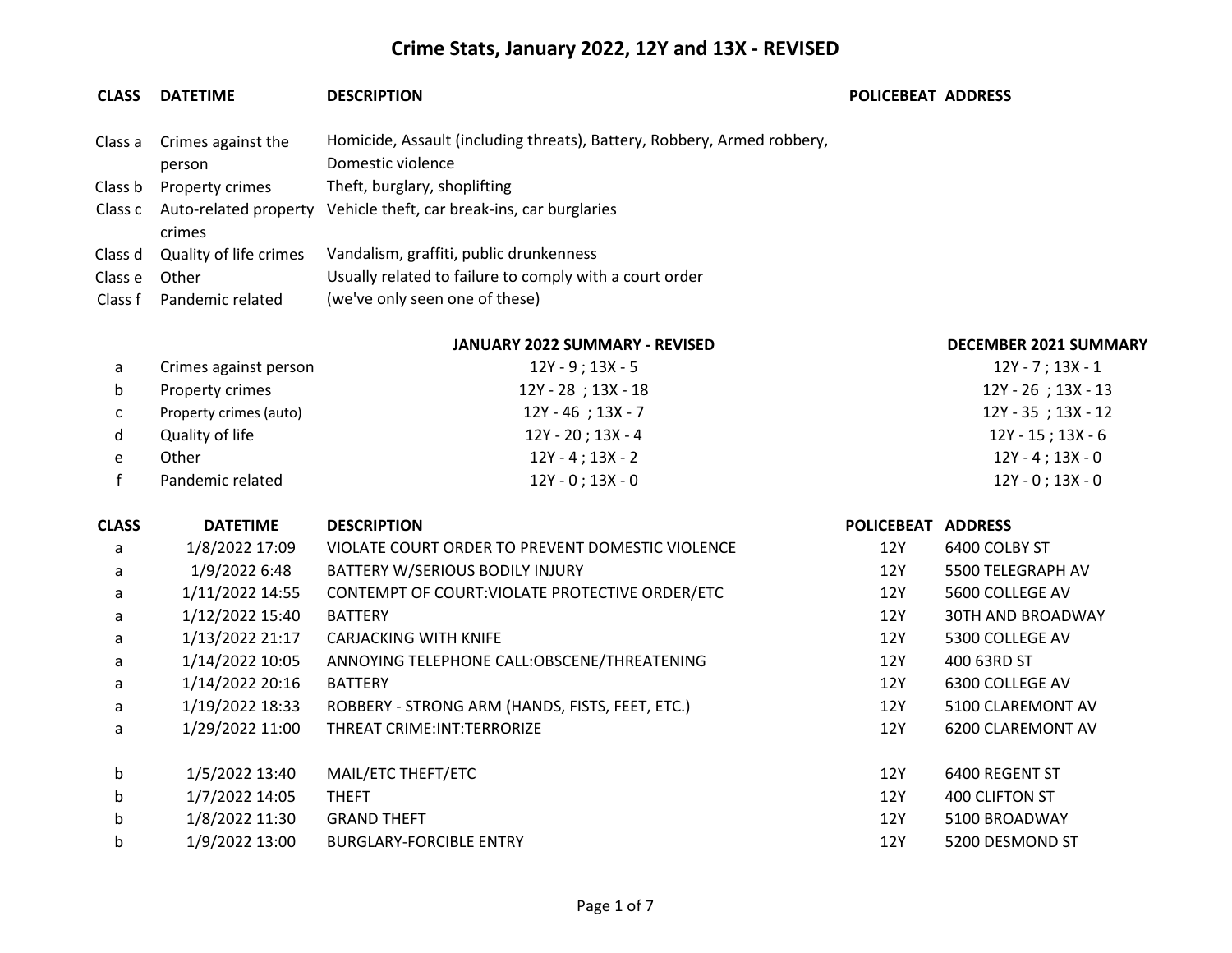| <b>CLASS</b> | <b>DATETIME</b> | <b>DESCRIPTION</b>                                          | <b>POLICEBEAT ADDRESS</b> |                          |
|--------------|-----------------|-------------------------------------------------------------|---------------------------|--------------------------|
| b            | 1/11/2022 13:30 | USE ANOTHER'S PERSONAL IDENTIFICATION TO OBTAIN CREDIT/ETC. | 12Y                       | 5500 LAWTON AV           |
| b            | 1/11/2022 18:15 | <b>THEFT</b>                                                | 12Y                       | 400 57TH ST              |
| b            | 1/11/2022 18:30 | <b>THEFT</b>                                                | 12Y                       | 5200 LAWTON AV           |
| b            | 1/13/2022 19:00 | <b>THEFT</b>                                                | 12Y                       | 5200 CLAREMONT AV        |
| b            | 1/14/2022 4:45  | <b>BURGLARY-FORCIBLE ENTRY</b>                              | 12Y                       | 5900 COLLEGE AV          |
| b            | 1/16/2022 5:51  | <b>BURGLARY-FORCIBLE ENTRY</b>                              | 12Y                       | 5900 COLLEGE AV          |
| b            | 1/17/2022 18:09 | <b>FORGERY</b>                                              | 12Y                       | 5200 COLLEGE AV          |
| b            | 1/18/2022 17:00 | MAIL/ETC THEFT/ETC                                          | 12Y                       | 5300 BROADWAY            |
| b            | 1/18/2022 17:00 | <b>BURGLARY-NO FORCE</b>                                    | <b>12Y</b>                | 5200 COLLEGE AV          |
| b            | 1/19/2022 0:01  | USE ANOTHER'S PERSONAL IDENTIFICATION TO OBTAIN CREDIT/ETC. | 12Y                       | 400 CAVOUR ST            |
| b            | 1/19/2022 1:15  | <b>THEFT</b>                                                | 12Y                       | 5800 CANNING ST          |
| b            | 1/22/2022 0:09  | MAIL/ETC THEFT/ETC                                          | 12Y                       | 300 60TH ST              |
| b            | 1/22/2022 4:50  | <b>BURGLARY-FORCIBLE ENTRY</b>                              | 12Y                       | 5900 COLLEGE AVE.        |
| b            | 1/22/2022 18:47 | MAIL/ETC THEFT/ETC                                          | <b>12Y</b>                | 5700 AYALA AVE           |
| b            | 1/23/2022 11:30 | USE ANOTHER'S PERSONAL IDENTIFICATION TO OBTAIN CREDIT/ETC. | 12Y                       | 6300 FLORIO ST           |
| b            | 1/27/2022 0:00  | <b>GRAND THEFT</b>                                          | 12Y                       | 5100 TELEGRAPH AVE       |
| b            | 1/27/2022 0:00  | <b>GRAND THEFT</b>                                          | <b>12Y</b>                | 5100 TELEGRAPH AVE       |
| b            | 1/27/2022 8:30  | <b>GRAND THEFT</b>                                          | 12Y                       | 5100 TELEGRAPH AVE       |
| b            | 1/28/2022 0:50  | <b>BURGLARY-NO FORCE</b>                                    | 12Y                       | 5100 BROADWAY            |
| b            | 1/29/2022 6:00  | MAIL/ETC THEFT/ETC                                          | 12Y                       | 300 ALCATRAZ AVE         |
| b            | 1/29/2022 12:45 | MAIL/ETC THEFT/ETC                                          | 12Y                       | 5300 LOCKSLEY AVE        |
| b            | 1/31/2022 5:10  | <b>GRAND THEFT</b>                                          | 12Y                       | 5400 COLLEGE AVE         |
| b            | 1/31/2022 15:51 | TRESPASS:OBSTRUCT/ETC BUSINESS OPERATIONS/ETC               | 12Y                       | 5900 COLLEGE AV          |
| b            | 1/31/2022 16:05 | THEFT BY USE OF ACCESS CARD                                 | <b>12Y</b>                | 400 ALCATRAZ AVE         |
| $\mathsf{C}$ | 1/2/2022 17:00  | <b>VEHICLE THEFT - AUTO</b>                                 | 12Y                       | 400 65TH ST              |
| C            | 1/2/2022 18:30  | <b>BURGLARY-AUTO</b>                                        | 12Y                       | 300 60TH ST              |
| С            | 1/2/2022 19:15  | <b>BURGLARY-AUTO</b>                                        | 12Y                       | 5300 COLLEGE AV          |
| $\mathsf{C}$ | 1/3/2022 12:00  | <b>VEHICLE THEFT - AUTO</b>                                 | 12Y                       | 6000 CLAREMONT AV        |
| с            | 1/3/2022 12:00  | POSS STOLEN VEH/VES/ETC                                     | 12Y                       | 6000 CLAREMONT AV        |
| $\mathsf{C}$ | 1/3/2022 20:05  | <b>BURGLARY-AUTO</b>                                        | 12Y                       | 5900 COLLEGE AV          |
| C            | 1/3/2022 22:30  | <b>BURGLARY-AUTO</b>                                        | 12Y                       | 6400 HILLEGASS AV        |
| $\mathsf{C}$ | 1/4/2022 2:03   | <b>VEHICLE THEFT - AUTO</b>                                 | 12Y                       | <b>5900 CHABOLYN TER</b> |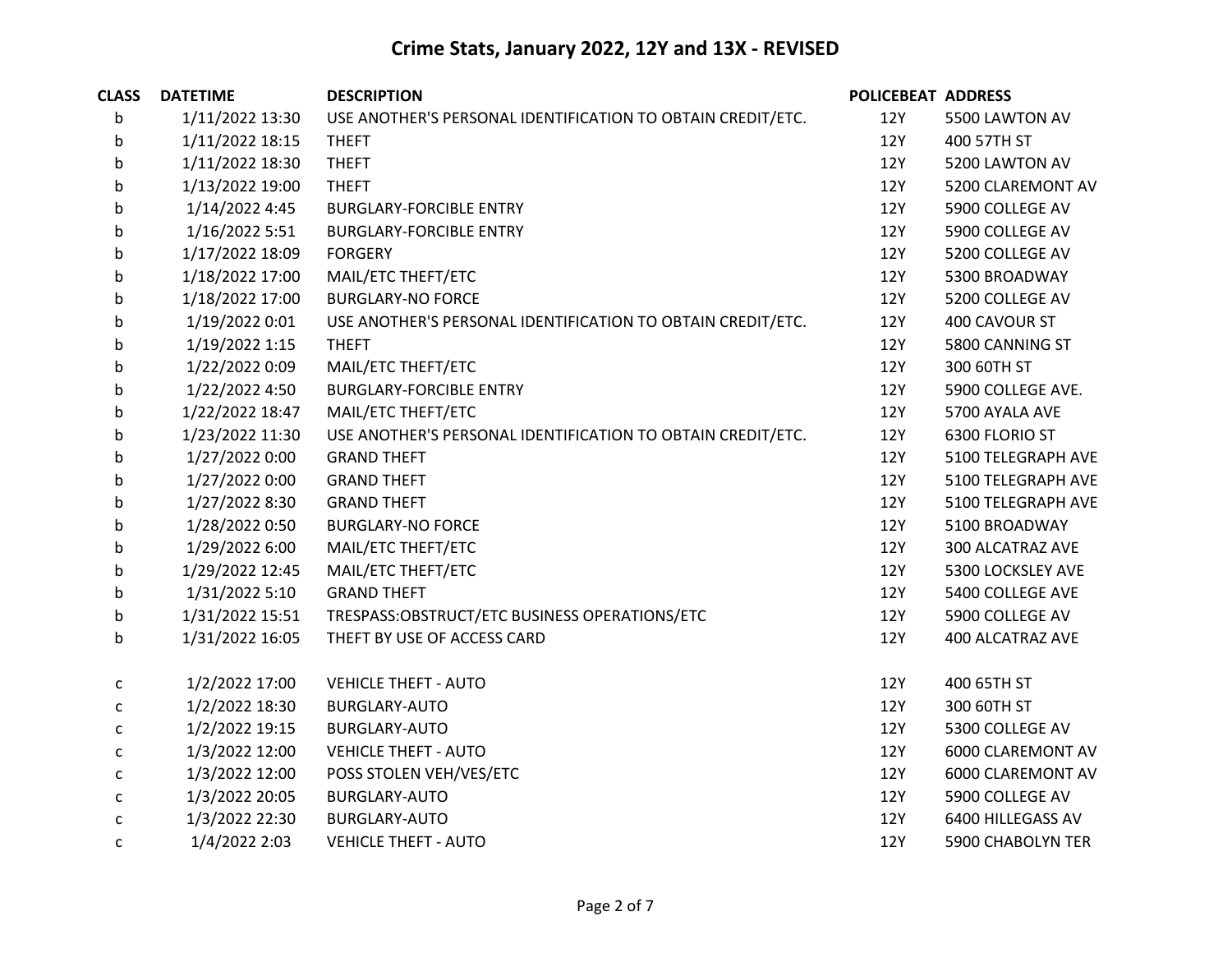| <b>CLASS</b> | <b>DATETIME</b> | <b>DESCRIPTION</b>          | POLICEBEAT ADDRESS |                    |
|--------------|-----------------|-----------------------------|--------------------|--------------------|
| c            | 1/4/2022 12:00  | <b>VEHICLE THEFT - AUTO</b> | 12Y                | 5200 CLAREMONT AV  |
| c            | 1/4/2022 12:00  | <b>VEHICLE THEFT - AUTO</b> | 12Y                | 400 HARDY ST       |
| с            | 1/4/2022 19:00  | <b>BURGLARY-AUTO</b>        | 12Y                | 6300 COLLEGE AV    |
| $\mathsf{C}$ | 1/6/2022 6:22   | <b>VEHICLE THEFT - AUTO</b> | 12Y                | 5500 TAFT AV       |
| $\mathsf{C}$ | 1/8/2022 20:45  | <b>BURGLARY-AUTO</b>        | 12Y                | 6200 TELEGRAPH AV  |
| с            | 1/11/2022 19:18 | <b>BURGLARY-AUTO</b>        | 12Y                | 5900 COLLEGE AV    |
| $\mathsf{C}$ | 1/12/2022 17:30 | <b>VEHICLE THEFT - AUTO</b> | 12Y                | 300 CAVOUR ST      |
| $\mathsf{C}$ | 1/12/2022 19:00 | <b>BURGLARY-AUTO</b>        | 12Y                | 5300 COLLEGE AV    |
| с            | 1/12/2022 19:45 | <b>BURGLARY-AUTO</b>        | 12Y                | 6300 COLLEGE AV    |
| $\mathsf{C}$ | 1/12/2022 20:21 | <b>BURGLARY-AUTO</b>        | 12Y                | 5300 COLLEGE AV    |
| $\mathsf{C}$ | 1/13/2022 13:00 | <b>VEHICLE THEFT - AUTO</b> | 12Y                | 5700 TELEGRAPH AV  |
| $\mathsf{C}$ | 1/13/2022 21:17 | <b>BURGLARY-AUTO</b>        | 12Y                | 5300 COLLEGE AV    |
| с            | 1/15/2022 19:30 | <b>VEHICLE THEFT - AUTO</b> | 12Y                | 5400 TAFT AV       |
| $\mathsf{C}$ | 1/15/2022 20:23 | <b>VEHICLE THEFT - AUTO</b> | 12Y                | 400 62ND ST        |
| $\mathsf{C}$ | 1/16/2022 13:00 | <b>BURGLARY-AUTO</b>        | 12Y                | 5600 COLLEGE AV    |
| С            | 1/16/2022 18:00 | <b>VEHICLE THEFT - AUTO</b> | 12Y                | 5500 VICENTE WY    |
| с            | 1/17/2022 21:45 | <b>VEHICLE THEFT - AUTO</b> | 12Y                | 400 63RD ST        |
| $\mathsf{C}$ | 1/19/2022 18:05 | <b>BURGLARY-AUTO</b>        | 12Y                | 5900 CHABOT RD     |
| $\mathsf{C}$ | 1/19/2022 19:02 | <b>BURGLARY-AUTO</b>        | 12Y                | 5300 COLLEGE AV    |
| с            | 1/19/2022 20:35 | <b>BURGLARY-AUTO</b>        | 12Y                | 5600 COLLEGE AV    |
| $\mathsf{C}$ | 1/19/2022 21:55 | BURGLARY-AUTO               | 12Y                | 5500 COLLEGE AVE   |
| $\mathsf{C}$ | 1/20/2022 3:20  | <b>BURGLARY-AUTO</b>        | 12Y                | 5100 TELEGRAPH AVE |
| с            | 1/20/2022 9:43  | <b>VEHICLE THEFT - AUTO</b> | 12Y                | 400 60TH ST        |
| с            | 1/20/2022 15:00 | <b>BURGLARY-AUTO</b>        | 12Y                | 5400 CLAREMONT AV  |
| $\mathsf{C}$ | 1/21/2022 18:10 | BURGLARY-AUTO               | 12Y                | 5800 COLLEGE AVE   |
| $\mathsf{C}$ | 1/21/2022 19:15 | <b>BURGLARY-AUTO</b>        | 12Y                | 5300 COLLEGE AVE   |
| с            | 1/22/2022 18:00 | <b>VEHICLE THEFT - AUTO</b> | 12Y                | 5200 CLAREMONT AV  |
| $\mathsf{C}$ | 1/24/2022 18:25 | <b>BURGLARY-AUTO</b>        | 12Y                | 5900 COLLEGE AVE   |
| $\mathsf{C}$ | 1/27/2022 8:25  | ATTEMPT VEHICLE THEFT-AUTO  | 12Y                | 5100 TELEGRAPH AVE |
| $\mathsf{C}$ | 1/28/2022 20:00 | <b>VEHICLE THEFT - AUTO</b> | 12Y                | 6400 COLBY ST      |
| C            | 1/31/2022 13:00 | <b>VEHICLE THEFT - AUTO</b> | 12Y                | 5300 CLAREMONT AV  |
| с            | 1/31/2022 19:00 | BURGLARY-AUTO               | 12Y                | 5700 COLLEGE AVE   |
| $\mathsf{C}$ | 1/31/2022 19:25 | <b>BURGLARY-AUTO</b>        | 12Y                | 5400 COLLEGE AVE   |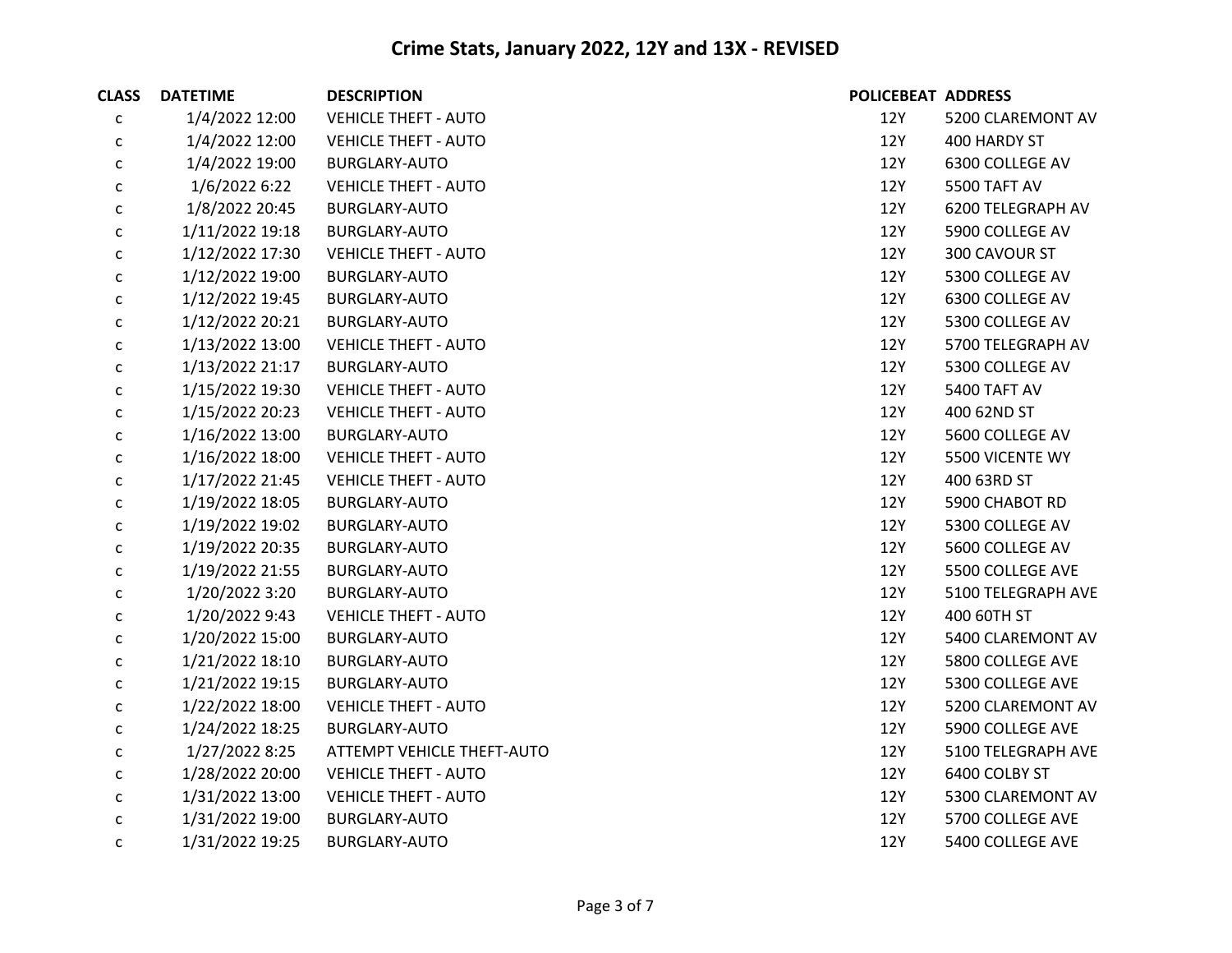| <b>CLASS</b> | <b>DATETIME</b> | <b>DESCRIPTION</b>                       | <b>POLICEBEAT ADDRESS</b> |                   |
|--------------|-----------------|------------------------------------------|---------------------------|-------------------|
| С            | 1/31/2022 19:40 | <b>BURGLARY-AUTO</b>                     | 12Y                       | 6300 COLLEGE AVE  |
| С            | 1/31/2022 19:45 | BURGLARY-AUTO                            | 12Y                       | 6300 COLLEGE AVE  |
| $\mathsf{C}$ | 1/31/2022 19:50 | BURGLARY-AUTO                            | 12Y                       | 6300 COLLEGE AV   |
| с            | 1/31/2022 19:55 | <b>BURGLARY-AUTO</b>                     | 12Y                       | 5700 COLLEGE AVE  |
| С            | 1/31/2022 23:35 | <b>VEHICLE THEFT - AUTO</b>              | 12Y                       | 400 BLK CAVOUR ST |
| d            | 1/2/2022 1:30   | VANDALISM                                | 12Y                       | 6300 DANA ST      |
| d            | 1/2/2022 3:00   | <b>DISTURB THE PEACE</b>                 | 12Y                       | 6000 CLAREMONT AV |
| d            | 1/2/2022 13:11  | VANDALISM                                | 12Y                       | 5900 CANNING ST   |
| d            | 1/4/2022 12:02  | VANDALISM-\$400+                         | 12Y                       | 5300 CLAREMONT AV |
| d            | 1/6/2022 16:00  | VANDALISM                                | 12Y                       | 6400 BENVENUE AV  |
| d            | 1/7/2022 6:45   | VANDALISM                                | 12Y                       | 6300 FLORIO ST    |
| d            | 1/9/2022 14:35  | VANDALISM                                | 12Y                       | 6400 BENVENUE AV  |
| d            | 1/11/2022 17:30 | VANDALISM                                | 12Y                       | 5800 COLLEGE AV   |
| d            | 1/11/2022 19:17 | VANDALISM                                | 12Y                       | 5900 COLLEGE AV   |
| d            | 1/12/2022 21:20 | VANDALISM                                | 12Y                       | 5500 TAFT AV      |
| d            | 1/17/2022 20:30 | VANDALISM                                | 12Y                       | 5800 COLLEGE AV   |
| d            | 1/18/2022 20:20 | VANDALISM                                | 12Y                       | 5700 COLLEGE AVE  |
| d            | 1/18/2022 21:30 | VANDALISM                                | 12Y                       | 5900 COLLEGE AV   |
| d            | 1/19/2022 17:30 | VANDALISM                                | 12Y                       | 5300 COLLEGE AV   |
| d            | 1/20/2022 17:45 | VANDALISM                                | 12Y                       | 5200 BOYD AVE     |
| d            | 1/21/2022 14:20 | VANDALISM                                | 12Y                       | 6300 COLLEGE AVE  |
| d            | 1/21/2022 18:00 | VANDALISM                                | 12Y                       | 5200 COLLEGE AVE  |
| d            | 1/23/2022 5:50  | VANDALISM                                | 12Y                       | 5800 ROSS ST      |
| d            | 1/24/2022 20:50 | VANDALISM                                | 12Y                       | 5200 COLLEGE AVE  |
| d            | 1/31/2022 19:36 | VANDALISM                                | 12Y                       | 5700 COLLEGE AVE  |
| e            | 1/3/2022 12:00  | POSSESS/ETC BURGLARY TOOLS               | 12Y                       | 6000 CLAREMONT AV |
| e            | 1/3/2022 12:00  | VIOLATION OF PROBATION-MISD              | 12Y                       | 6000 CLAREMONT AV |
| e            | 1/13/2022 21:17 | FORCE/ADW-OTHER DANGEROUS WEAPON:GBI     | 12Y                       | 5300 COLLEGE AV   |
| e            | 1/13/2022 21:17 | EXHIBIT DEADLY WEAPON OTHER THAN FIREARM | 12Y                       | 5300 COLLEGE AV   |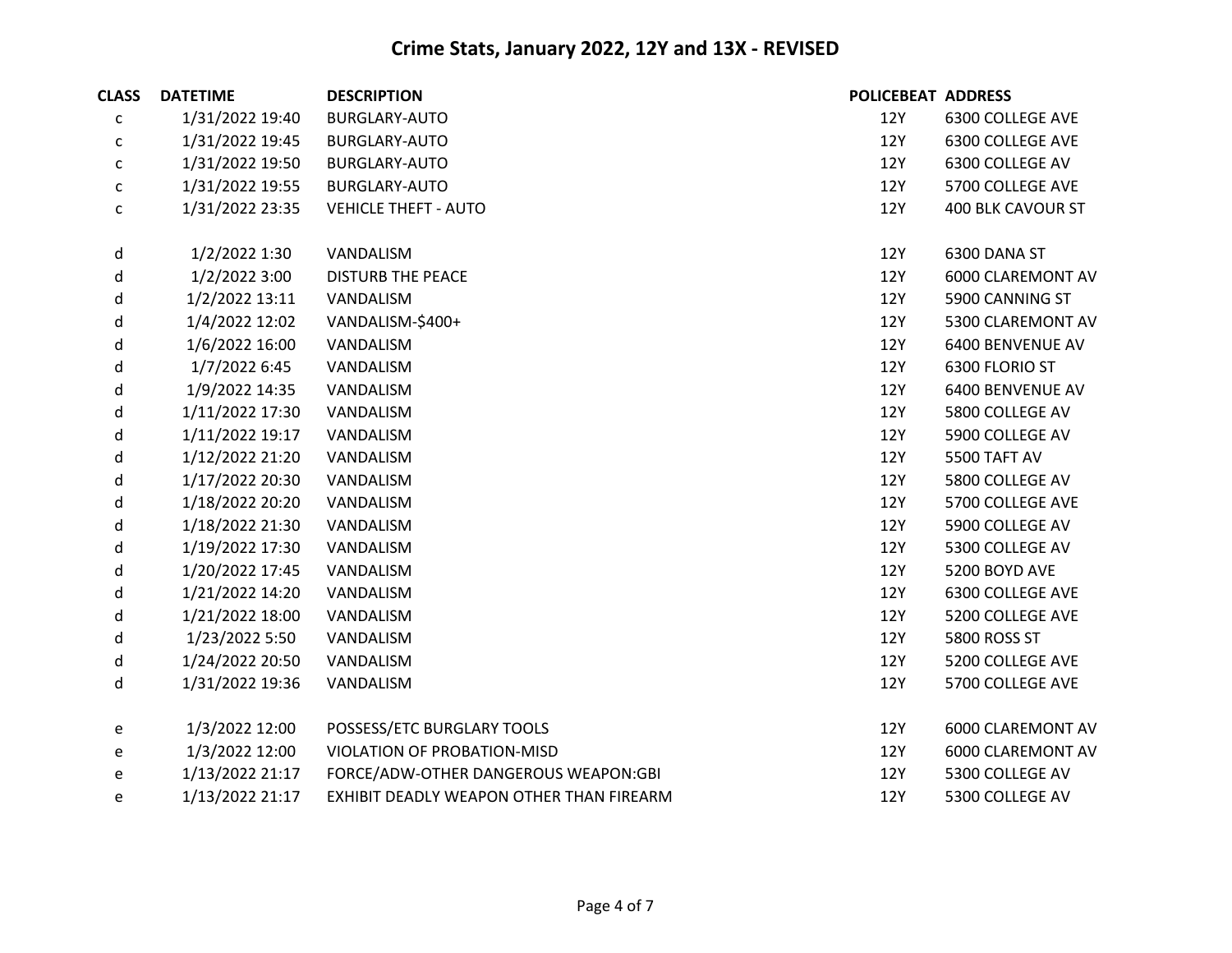| <b>CLASS</b> | <b>DATETIME</b> | <b>DESCRIPTION</b>                       | <b>POLICEBEAT ADDRESS</b> |                   |  |
|--------------|-----------------|------------------------------------------|---------------------------|-------------------|--|
|              |                 | INCIDENTS WITH MULTIPLE CHARGES IN 12Y   |                           |                   |  |
| a            | 1/13/2022 21:17 | CARJACKING WITH KNIFE                    | 12Y                       | 5300 COLLEGE AV   |  |
| C            | 1/13/2022 21:17 | BURGLARY-AUTO                            | 12Y                       | 5300 COLLEGE AV   |  |
| e            | 1/13/2022 21:17 | FORCE/ADW-OTHER DANGEROUS WEAPON:GBI     | 12Y                       | 5300 COLLEGE AV   |  |
| e            | 1/13/2022 21:17 | EXHIBIT DEADLY WEAPON OTHER THAN FIREARM | 12Y                       | 5300 COLLEGE AV   |  |
| c            | 1/3/2022 12:00  | <b>VEHICLE THEFT - AUTO</b>              | 12Y                       | 6000 CLAREMONT AV |  |
| C            | 1/3/2022 12:00  | POSS STOLEN VEH/VES/ETC                  | 12Y                       | 6000 CLAREMONT AV |  |
| e            | 1/3/2022 12:00  | POSSESS/ETC BURGLARY TOOLS               | 12Y                       | 6000 CLAREMONT AV |  |
| e            | 1/3/2022 12:00  | VIOLATION OF PROBATION-MISD              | 12Y                       | 6000 CLAREMONT AV |  |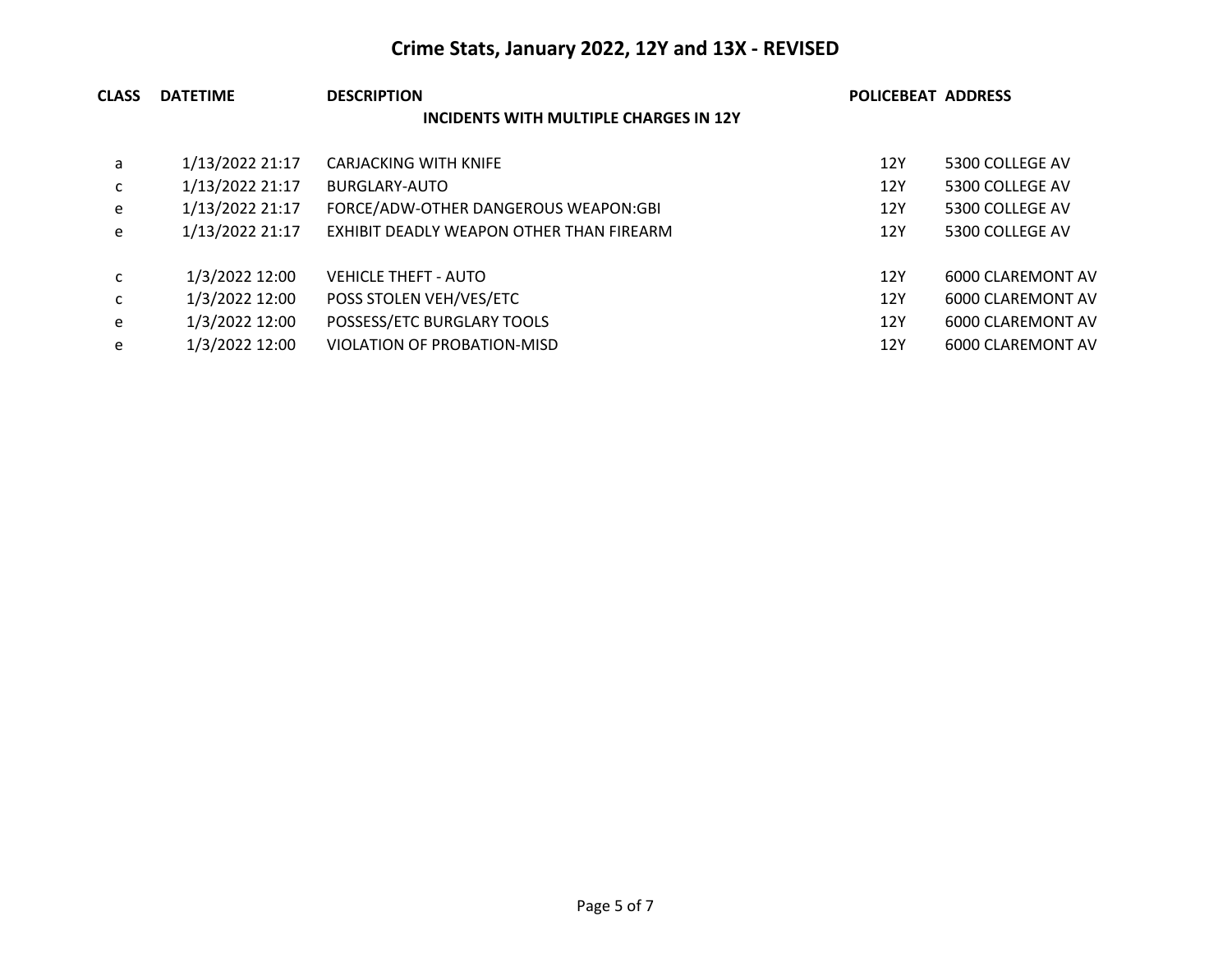| <b>CLASS</b> | <b>DATETIME</b> | <b>DESCRIPTION</b>                               | POLICEBEAT ADDRESS |                               |
|--------------|-----------------|--------------------------------------------------|--------------------|-------------------------------|
| a            | 1/15/2022 16:53 | BATTERY ON PEACE OFFICER/EMERGENCY PERSONNEL/ETC | 13X                | 5600 MANILA AV                |
| a            | 1/15/2022 16:53 | ADW NOT F/ARM:PO/FIRE:GBI                        | 13X                | 5600 MANILA AV                |
| a            | 1/15/2022 23:05 | <b>BATTERY</b>                                   | 13X                | 5100 GOLDEN GATE AV           |
| a            | 1/15/2022 23:05 | FORCE/ADW-OTHER DANGEROUS WEAPON:GBI             | 13X                | 5100 GOLDEN GATE AV           |
| a            | 1/26/2022 4:18  | <b>BATTERY</b>                                   | 13X                | 5200 BROADWAY                 |
| b            | 1/2/2022 11:33  | <b>THEFT</b>                                     | 13X                | 6200 ACACIA AV                |
| b            | 1/2/2022 21:00  | <b>BURGLARY-NO FORCE</b>                         | 13X                | 5500 HARBORD DR               |
| b            | 1/6/2022 16:21  | <b>THEFT</b>                                     | 13X                | 6400 BROADWAY TER             |
| b            | 1/9/2022 1:35   | <b>BURGLARY-FORCIBLE ENTRY</b>                   | 13X                | 5200 BROADWAY TER             |
| b            | 1/11/2022 20:57 | MAIL/ETC THEFT/ETC                               | 13X                | <b>6300 CONTRA COSTA ROAD</b> |
| b            | 1/12/2022 11:45 | RECEIVE/ETC KNOWN STOLEN PROPERTY                | 13X                | 5200 BROADWAY TER             |
| b            | 1/12/2022 20:00 | <b>THEFT</b>                                     | 13X                | 5800 VIRMAR AV                |
| b            | 1/13/2022 20:00 | <b>THEFT</b>                                     | 13X                | 6000 CONTRA COSTA RD          |
| b            | 1/13/2022 21:30 | <b>THEFT</b>                                     | 13X                | 5500 GOLDEN GATE AV           |
| b            | 1/15/2022 8:15  | <b>BURGLARY-NO FORCE</b>                         | 13X                | 5000 PROCTOR AV               |
| b            | 1/15/2022 13:00 | PETTY THEFT:\$50-                                | 13X                | 5400 BROADWAY TER             |
| b            | 1/15/2022 23:05 | GRAND THEFT: MONEY/LABOR/PROPERTY OVER \$400     | 13X                | 5100 GOLDEN GATE AV           |
| b            | 1/16/2022 13:08 | THEFT BY USE OF ACCESS CARD                      | 13X                | <b>300 FLORENCE AV</b>        |
| b            | 1/19/2022 12:00 | <b>THEFT</b>                                     | 13X                | 5200 HARBORD DR               |
| b            | 1/20/2022 9:45  | MAIL/ETC THEFT/ETC                               | 13X                | 6100 CONTRA COSTA ROAD        |
| b            | 1/21/2022 23:40 | <b>BURGLARY-FORCIBLE ENTRY</b>                   | 13X                | 5300 BROADWAY TERRACE         |
| b            | 1/22/2022 11:30 | <b>THEFT</b>                                     | 13X                | 1400 7TH ST.                  |
| b            | 1/31/2022 21:40 | MAIL/ETC THEFT/ETC                               | 13X                | 100 BOWLING DRIVE             |
| C            | 1/2/2022 21:00  | <b>VEHICLE THEFT - AUTO</b>                      | 13X                | 5500 HARBORD DR               |
| C            | 1/9/2022 0:00   | <b>BURGLARY-AUTO</b>                             | 13X                | 5700 MANILA AV                |
| C            | 1/14/2022 20:00 | <b>BURGLARY-AUTO</b>                             | 13X                | 6100 CONTRA COSTA RD          |
| $\mathsf{C}$ | 1/15/2022 16:53 | <b>TAMPER WITH VEHICLE</b>                       | 13X                | 5600 MANILA AV                |
| C            | 1/15/2022 16:53 | <b>VEHICLE THEFT - AUTO</b>                      | 13X                | 5600 MANILA AV                |
| c            | 1/15/2022 16:53 | POSS STOLEN VEH/VES/ETC                          | 13X                | 5600 MANILA AV                |
| c            | 1/24/2022 0:00  | <b>BURGLARY-AUTO</b>                             | 13X                | 5300 BELGRAVE PL              |